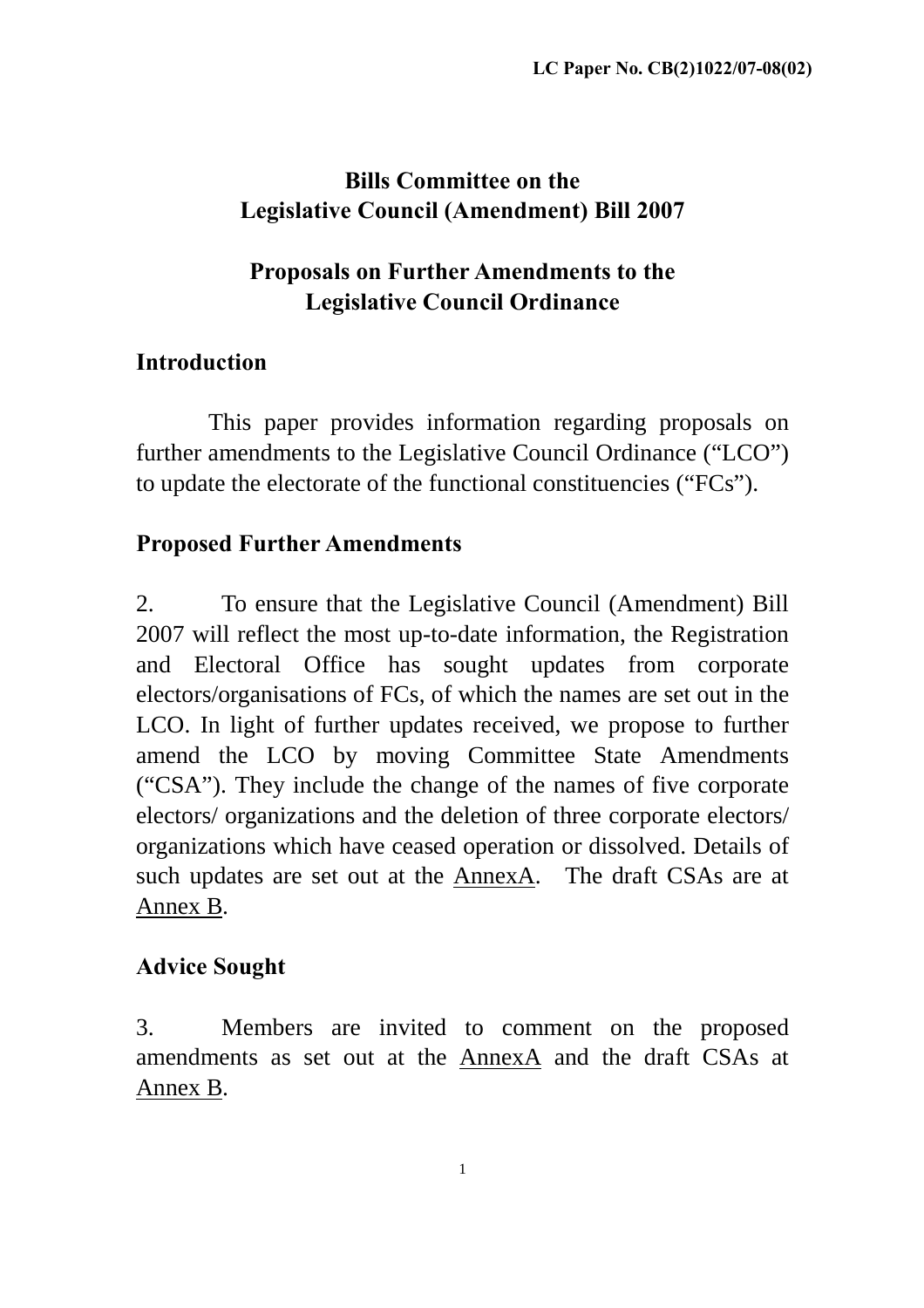Constitutional and Mainland Affairs Bureau January 2008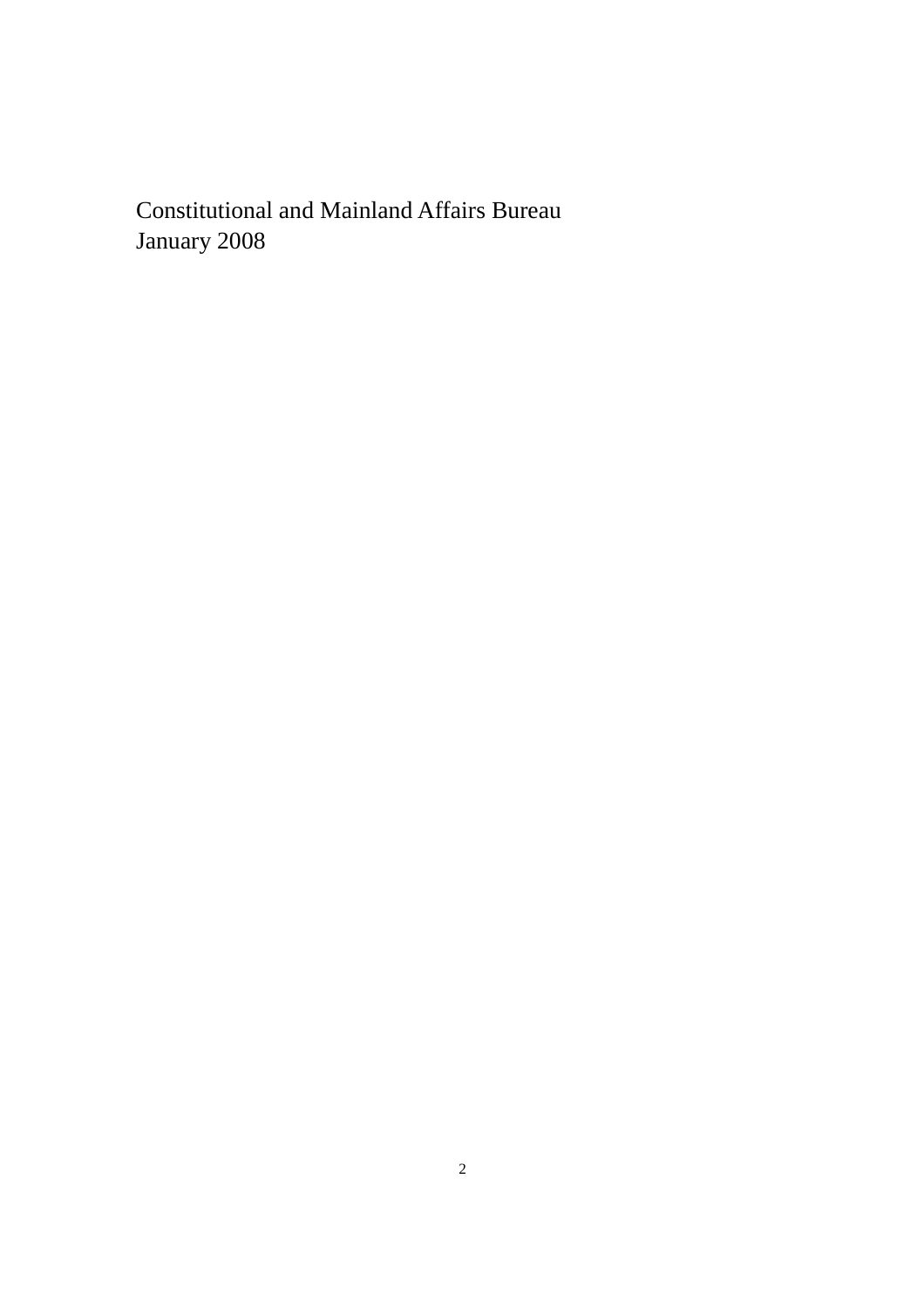### **Annex A**

# **Further Amendments to the Legislative Council Ordinance**

# **I. Proposed name changes**

| FC               | Item No.         | Name in the LCO                            | <b>Proposed</b><br><b>Name Change</b>             |
|------------------|------------------|--------------------------------------------|---------------------------------------------------|
| Agricultural     | Item $71$ in     | Science<br>The<br>World<br>Poultry         | The Hong Kong Branch of the                       |
| and Fisheries    | Schedule 1       | Association,<br>Hong<br>Kong               | World's<br>Poultry<br>Science                     |
|                  |                  | Branch.                                    | Association                                       |
|                  |                  |                                            |                                                   |
| <b>Transport</b> | Item $1$ in      | Hong<br><b>VINCI</b> Park Services         | Parking<br>Management<br>and                      |
|                  | Schedule 1A      | Kong Limited                               | <b>Consultancy Services Limited</b>               |
|                  |                  |                                            |                                                   |
|                  |                  |                                            |                                                   |
|                  |                  |                                            |                                                   |
| Sports,          | Item 6 of Part 1 | Kwai<br>Tsing<br>District<br><b>Sports</b> | Kwai<br><b>Tsing</b><br>District<br><b>Sports</b> |
| Performing       | of Schedule 1B   | Association                                | <b>Association Limited</b>                        |
| Arts, Culture    |                  |                                            |                                                   |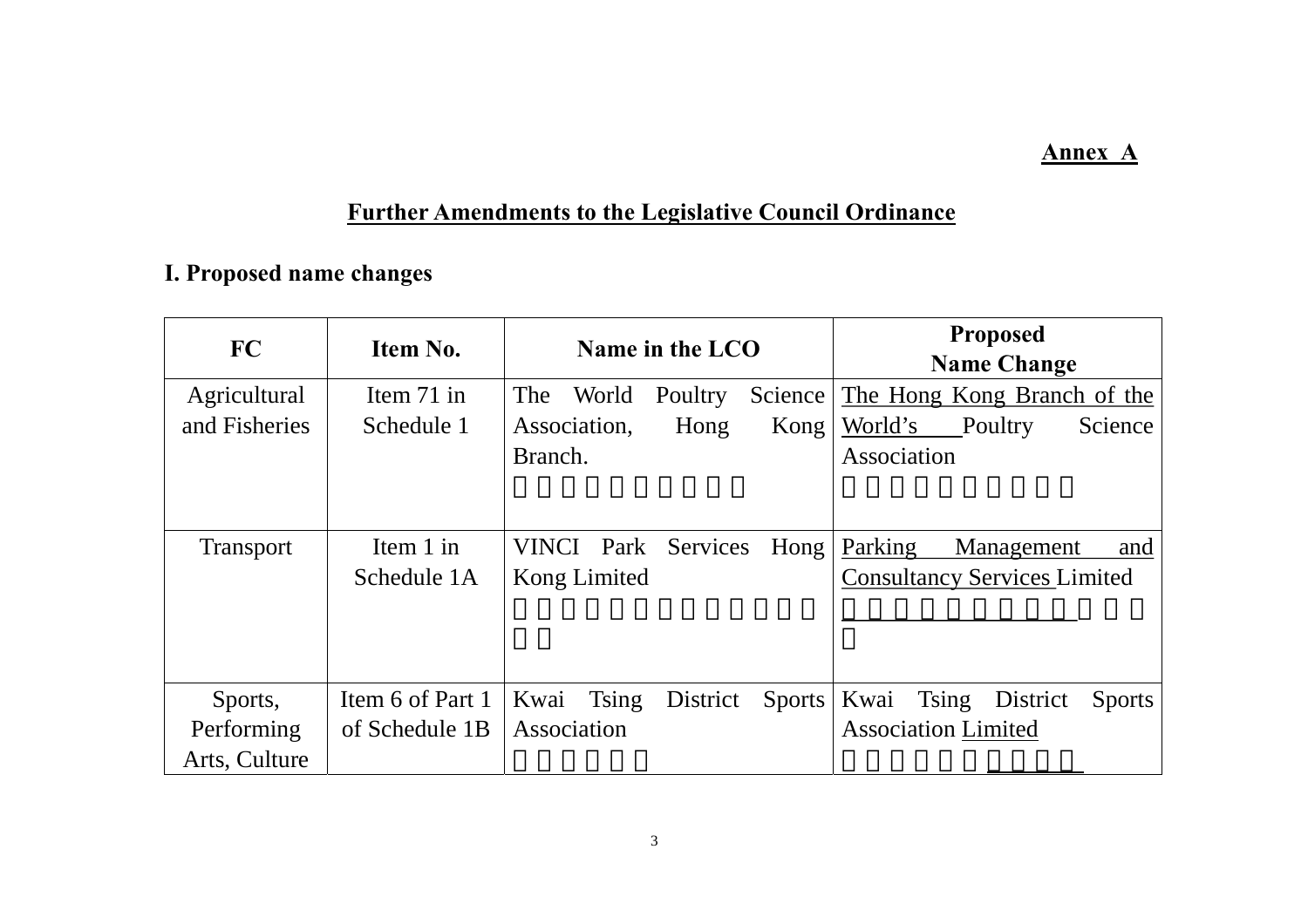| FC            | Item No.        | Name in the LCO                      | <b>Proposed</b><br><b>Name Change</b>                  |
|---------------|-----------------|--------------------------------------|--------------------------------------------------------|
| and           |                 |                                      |                                                        |
| Publication   |                 |                                      |                                                        |
| Sports,       | Item 27 of Part | Intellectual<br>Hong<br>Kong         | The Hong Kong Intellectual                             |
| Performing    | 3 of Schedule   | <b>Property Society</b>              | <b>Property Society Limited</b>                        |
| Arts, Culture | 1B              |                                      |                                                        |
| and           |                 |                                      |                                                        |
| Publication   |                 |                                      |                                                        |
| Wholesale     | Item 49 of      |                                      | Hong Kong Leather Shoe and The Federation of Hong Kong |
| and Retail    | Schedule 1C     | <b>Shoe</b><br>Material<br>Merchants | <b>Footwear Limited</b>                                |
|               |                 | <b>Association Ltd.</b>              | (1970)                                                 |
|               |                 |                                      |                                                        |
|               |                 |                                      |                                                        |
|               |                 |                                      |                                                        |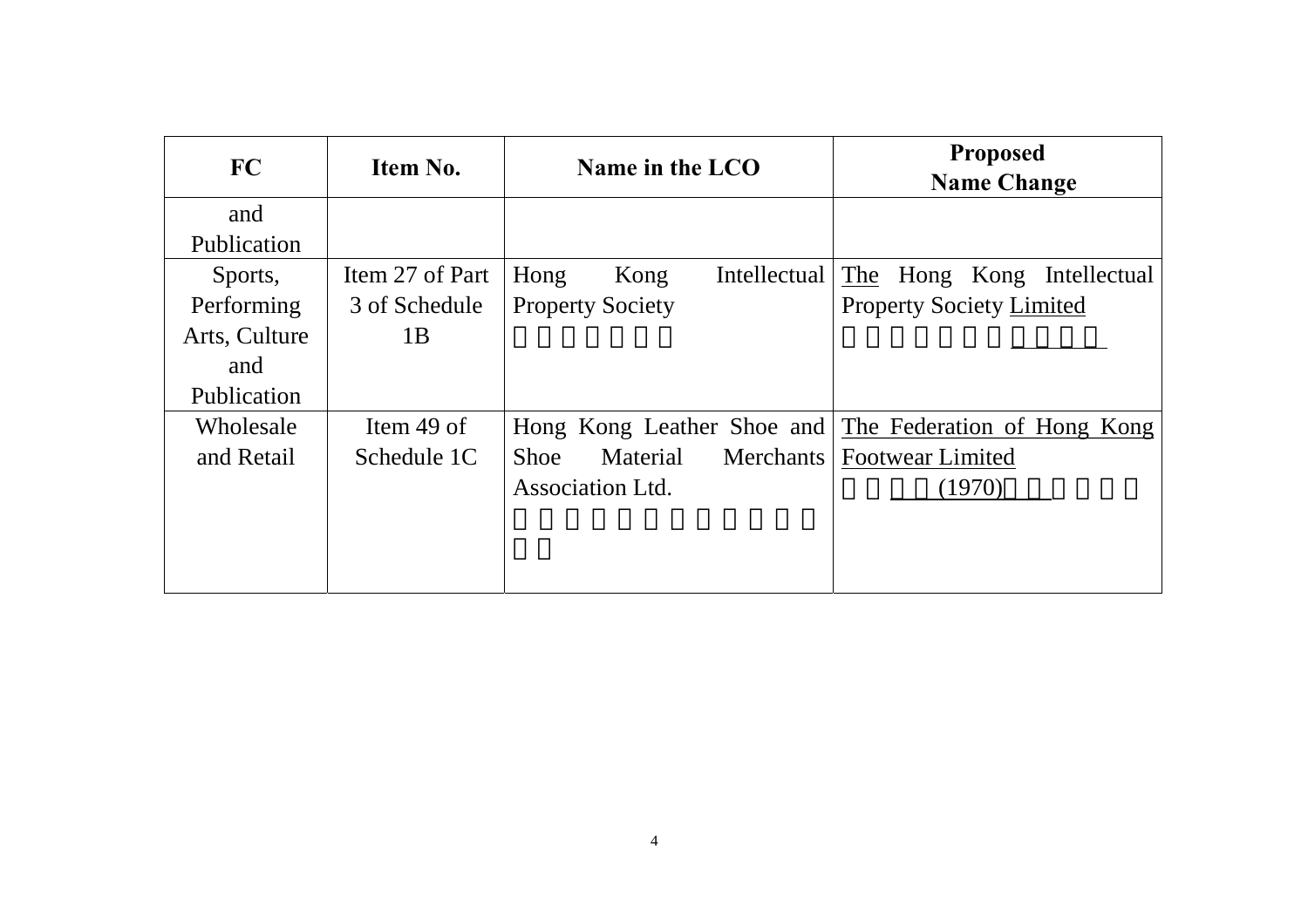### **II. Deletion**

| FC            | Item No.    | <b>Name</b>           | <b>Rationale</b>                                  |
|---------------|-------------|-----------------------|---------------------------------------------------|
| Agricultural  | Item 59 of  | The<br>Sheung         | Shui The cancellation of the registration of this |
| and Fisheries | Schedule 1  | Ngai<br>Yuen<br>$Sun$ | society was gazetted on 7.11.07. According        |
|               |             | Pig Raising<br>Tsuen  | to section 40 of the Cooperative Societies        |
|               |             | Co-operative          | Ordinance (Cap. 33), a society where its          |
|               |             | Society, Ltd.         | registration is cancelled by an order under       |
|               |             |                       | section 38 or 39 of the Ordinance, shall          |
|               |             |                       | cease to exist as a corporate body from the       |
|               |             |                       | date on which the order takes effect.             |
| Sports,       | Item $30$ , | The<br>Hong           | Kong According to the record of the Company       |
| Performing    | part 3 of   | <b>Mass</b><br>Media  | Registry, the Association has already been        |
| Arts, Culture | Schedule 1B | Professionals         | dissolved.                                        |
| and           |             | Associations Ltd.     |                                                   |
| Publication   |             |                       |                                                   |
| Wholesale and | Item 91 of  | Yuet<br>Sum           | Kong   According to information on the Business   |
| Retail        | Schedule 1C | Vegetable             | Register,<br>the Association<br>has<br>ceased     |
|               |             | Association<br>(Hong) | operation.                                        |
|               |             | Kong) Co.             |                                                   |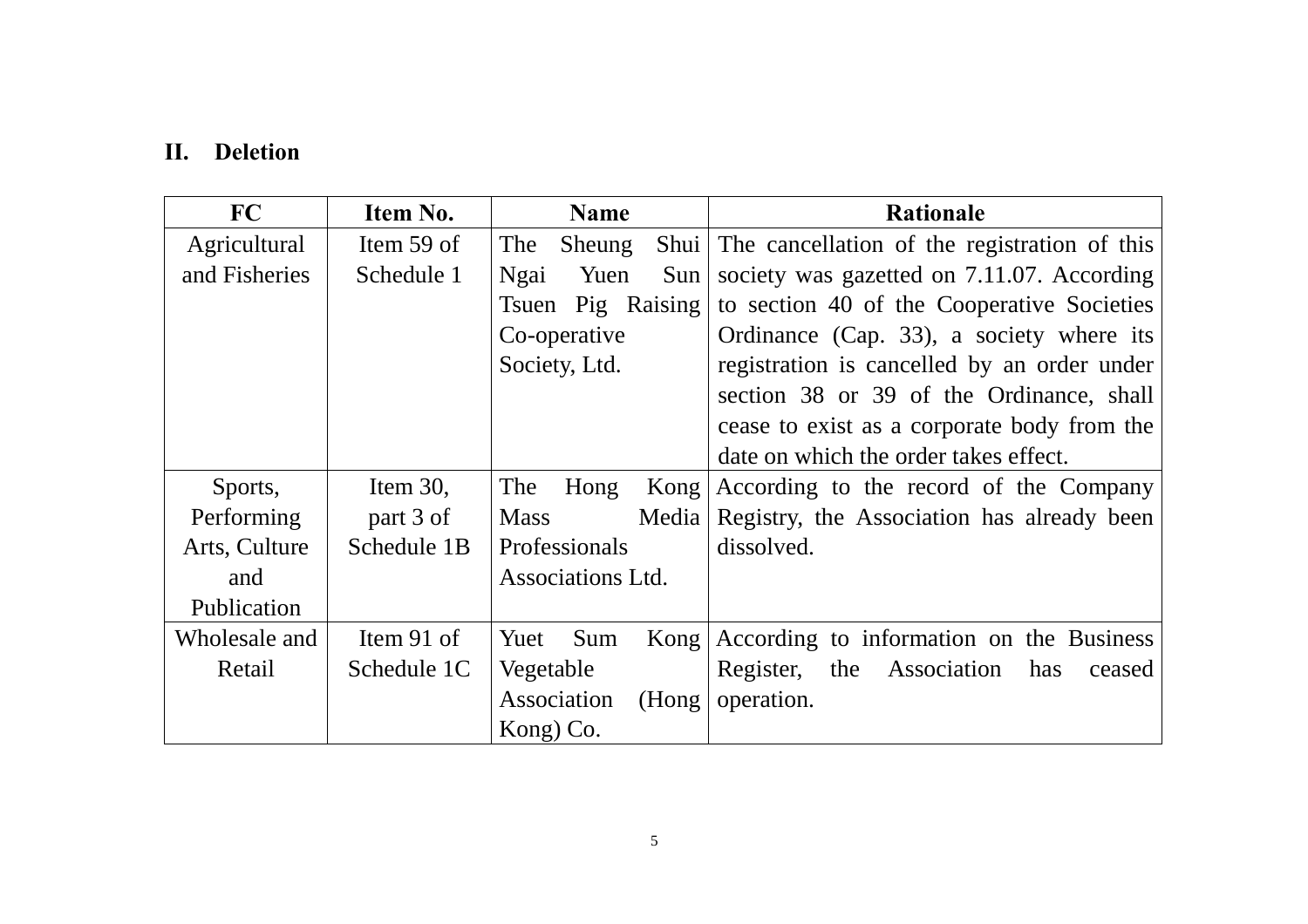### Annex B

LEGISLATIVE COUNCIL (AMENDMENT) BILL 2007

#### **COMMITTEE STAGE**

#### Amendments to be moved by the Secretary for Constitutional and Mainland Affairs

| Clause |                                              | Amendment Proposed                                                              |
|--------|----------------------------------------------|---------------------------------------------------------------------------------|
| New    | By adding -                                  |                                                                                 |
|        |                                              | "6A. Composition of the Agriculture<br>and Fisheries Functional<br>Constituency |
|        |                                              | (1) Item 59 of Schedule 1 is repealed.                                          |
|        |                                              | In the English text, item 71 of<br>(2)                                          |
|        |                                              | Schedule 1 is repealed and the following                                        |
|        |                                              | substituted -                                                                   |
|        |                                              | The Hong Kong Branch of the<br>"71.                                             |
|        |                                              | World's Poultry Science                                                         |
|        |                                              | Association.".".                                                                |
|        |                                              |                                                                                 |
| 7      | By adding immediately before subclause (1) - |                                                                                 |
|        |                                              | "(1A) Item 1 of Schedule 1A is repealed and                                     |
|        |                                              | the following substituted -                                                     |
|        |                                              | Parking Management and<br>"1.                                                   |
|        |                                              | Consultancy Services                                                            |